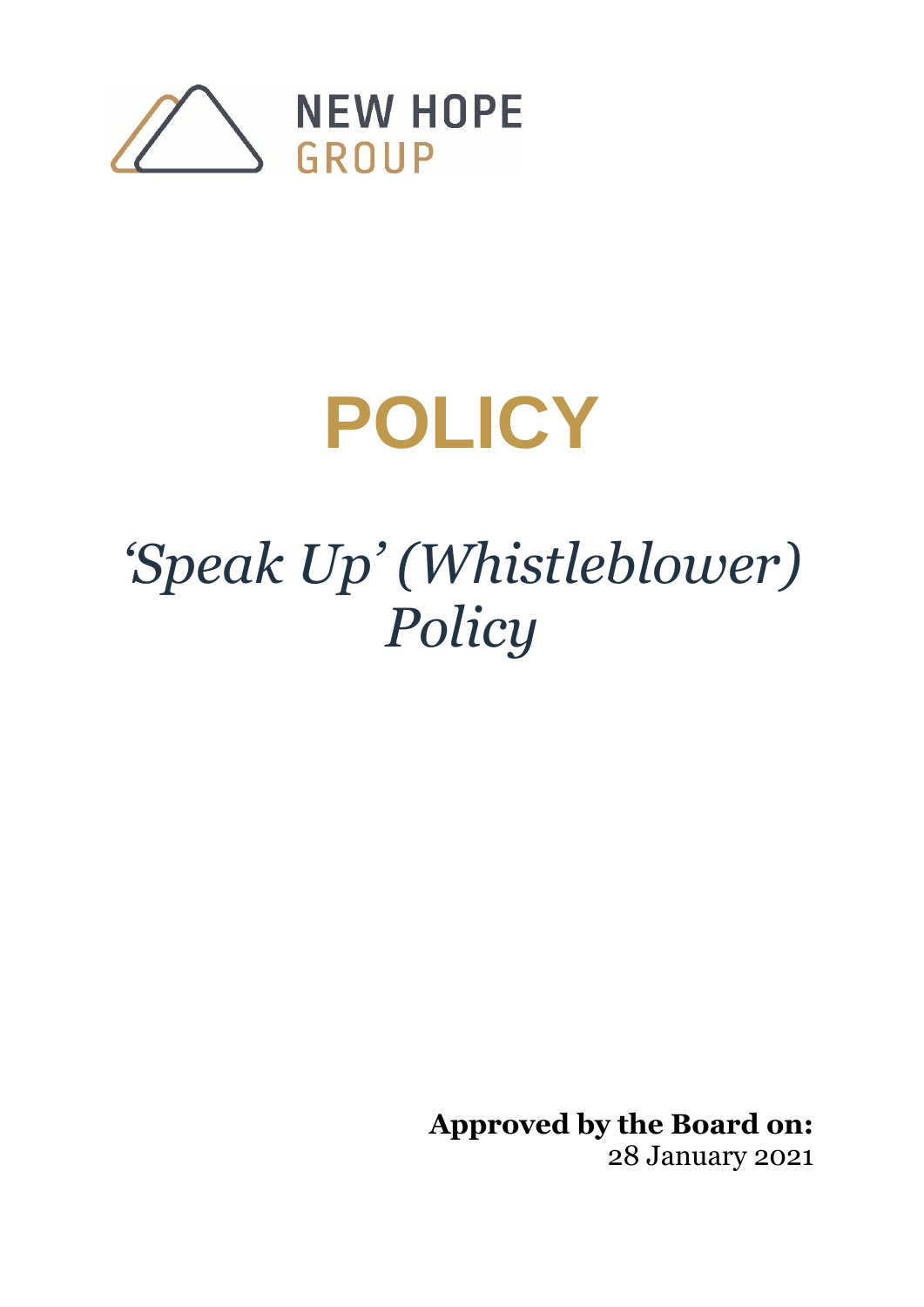## **1. PURPOSE AND SCOPE**

The **New Hope Group**<sup>1</sup> is committed to the highest standards of conduct and ethical behaviour in all of our business activities.

The purpose of this policy is to encourage **New Hope People** to report **Potential Misconduct** and to explain how they can do so safely and securely by making a **Disclosure** to a **Designated Recipient** without fear of reprisal, dismissal or discriminatory treatment.

We are committed to the core values, being: integrity, respect, wellbeing, responsibility, collaboration and resilience. We value Disclosures of Potential Misconduct because they help us identify issues that may not otherwise be uncovered.

Nothing in the policy prevents you from discussing issues or concerns with your supervisor and manager.

## **2. WHO DOES THIS POLICY APPLY TO?**

This policy applies to all New Hope People. <sup>2</sup> New Hope People are our current and former officers, employees, associates and suppliers (including the supplier's employees). They also include the relatives, dependents and spouses of those people.

The protections in this policy apply to all New Hope People who disclose Potential Misconduct (as described in section 3) to a Designated Recipient (as described in section 4).

## **3. WHAT IS COVERED BY THIS POLICY?**

#### *Disclosures of Potential Misconduct are covered by this policy*

Each New Hope person is encouraged to (and each employee must) make a Disclosure under this policy if the person knows of or reasonably suspects Potential Misconduct, meaning any misconduct or improper state of affairs or circumstances in relation to New Hope or its employees or officers.

Potential Misconduct does not need to be something illegal and includes (for example):

| $\overline{2}$ | fraud or corruption;<br>breach of a permit or regulatory requirement,<br>or any illegal activities; <sup>3</sup> | 8  | unauthorised conduct which may endanger<br>the health or safety of any person or the<br>environment, or represents a danger to the<br>public or the financial system; |
|----------------|------------------------------------------------------------------------------------------------------------------|----|-----------------------------------------------------------------------------------------------------------------------------------------------------------------------|
| 3              | conflicts of interest;                                                                                           | q  | dishonest or unethical behaviour;                                                                                                                                     |
| 4              | anti-competitive behaviour;                                                                                      | 10 | instances of forced labour, human                                                                                                                                     |
| 5              | unauthorised use of confidential information;                                                                    |    | trafficking or slavery-like offences in our                                                                                                                           |
| 6              | serious wrongdoing or impropriety that may                                                                       |    | operations or supply chains;                                                                                                                                          |
|                | lead to financial or non-financial loss to New<br>Hope;                                                          | 11 | a breach of a protection described in this<br>policy; and                                                                                                             |
|                | breach of our Code of Conduct or our other<br>policies, standards or codes;                                      |    | 12 deliberate concealment of the above.                                                                                                                               |

<sup>1</sup> "New Hope Group" includes New Hope Corporation Limited and its subsidiary companies, and may be referred to as **New Hope**, **we**, **our** or **us** in this policy.

<sup>2</sup> "New Hope People" who disclose Potential Misconduct are referred to as **you** and **your** in this policy. <sup>3</sup> For example, a breach of laws or regulations including an offence against, or a contravention of, certain legislation, being the *Corporations Act 2001*, the *ASIC Act 2001*, the *Banking Act 1959*, the *Financial Sector (Collection of Data) Act 2001*, the *Insurance Act 1973*, the *Life Insurance Act 1973*, the *National Consumer Credit Protection Act 2009*, the *Superannuation Industry (Supervision) Act 1993*, or an instrument made under one of those Acts, tax laws, or an offence against any Commonwealth law punishable by imprisonment for 12 months or more.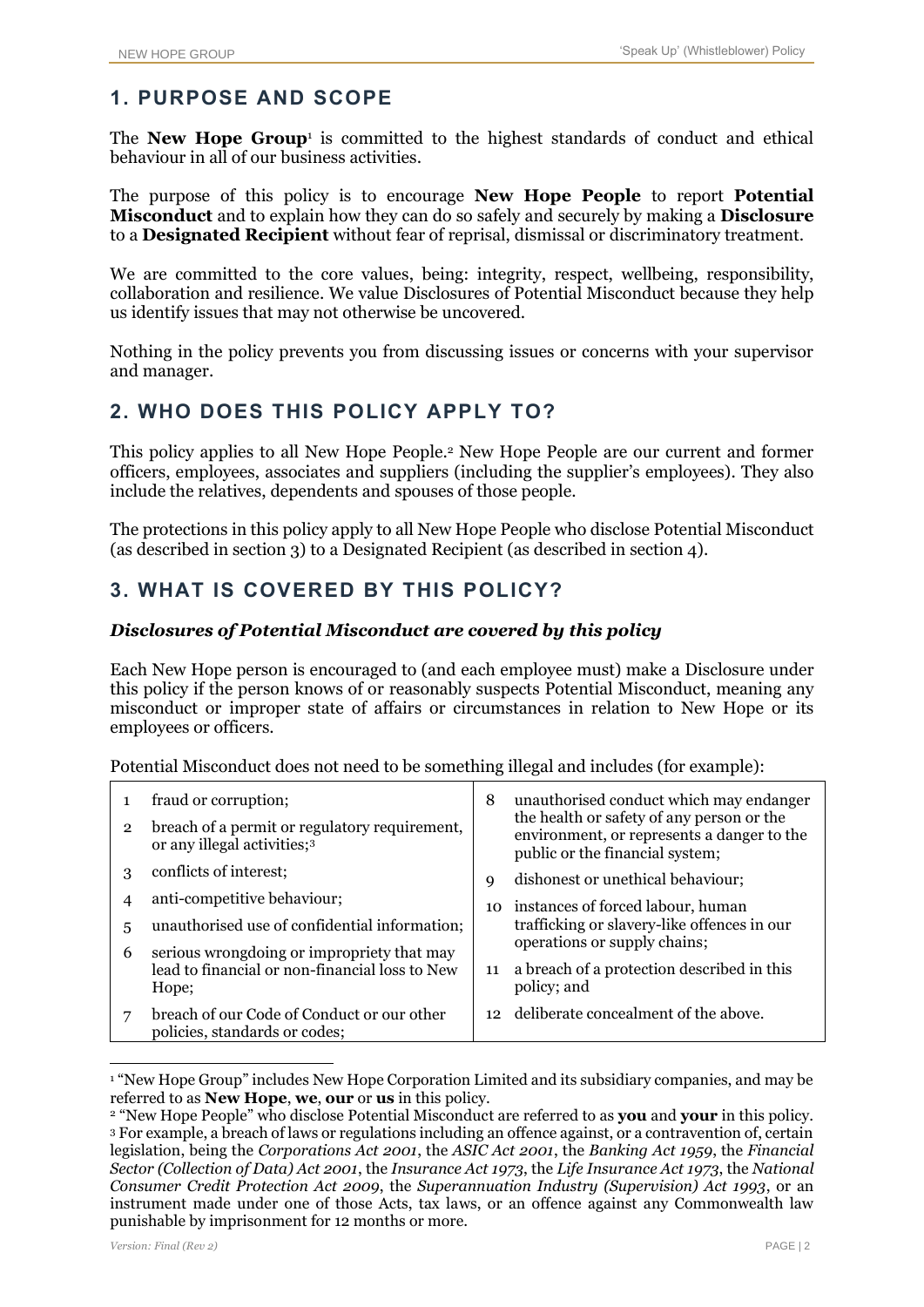#### *There are other channels to address Personal Work-related Grievances*

**Personal Work-related Grievances** relate to your current or former employment with New Hope and do not have significant implications beyond those that affect you personally. Subject to the exceptions below, this policy does not cover Disclosures of Personal Workrelated Grievances.

*Examples* of Personal Work-related Grievances include:

- interpersonal conflicts;
- decisions relating to your engagement, transfer or promotion;
- decisions relating to the terms and conditions of your engagement; or
- a decision about you being suspended, terminated or disciplined.

*Exceptions:* A Disclosure that includes a Personal Work-related Grievance *will* qualify for protection under this policy if it:

- is mixed with information about Potential Misconduct;
- suggests behaviour or conduct extending beyond the individual's personal circumstances;
- relates to any detriment or threat to you because you previously disclosed Potential Misconduct;
- relates to certain offences or breach of laws punishable by imprisonment for a period of 12 months or more, or otherwise has significant implications for New Hope; or
- is made to an Australian-qualified lawyer to seek advice about whistleblower protections.

**More information:** Employees should refer to the Code of Conduct or the Equal Employment Opportunity (EEO) Policy for further information on how to raise Personal Work-related Grievances. If you are unsure if your concern relates to Potential Misconduct or is a Personal Work-related Grievance, you can speak to the Whistleblower Protection Officer or a member of the New Hope Human Resources team.

## <span id="page-2-0"></span>**4. HOW TO DISCLOSE POTENTIAL MISCONDUCT**

#### *Who you can make a Disclosure to*

We encourage you to report Potential Misconduct by making a Disclosure to any one of the following Designated Recipients:

- the **Whistleblower Protection Officer**, Dominic O'Brien (General Manager People and Legal);
- the Manager Risk and Audit; or
- the Chairman of the New Hope board.

These channels are our core team for receiving Disclosures and are best placed to support you and deal with your Disclosure efficiently and confidentially. However, under Australian law, Disclosures of Potential Misconduct can be made to any New Hope director or executive or any other 'eligible recipient' described in the **Appendix. 4**

Contact details for Designated Recipients are available for employees on the New Hope intranet or by calling New Hope reception on 07 3418 0500.

<sup>4</sup> The eligible recipient (if they are a New Hope employee, executive or director) will be required to comply with all of the obligations in this policy as if they were a Designated Recipient listed above.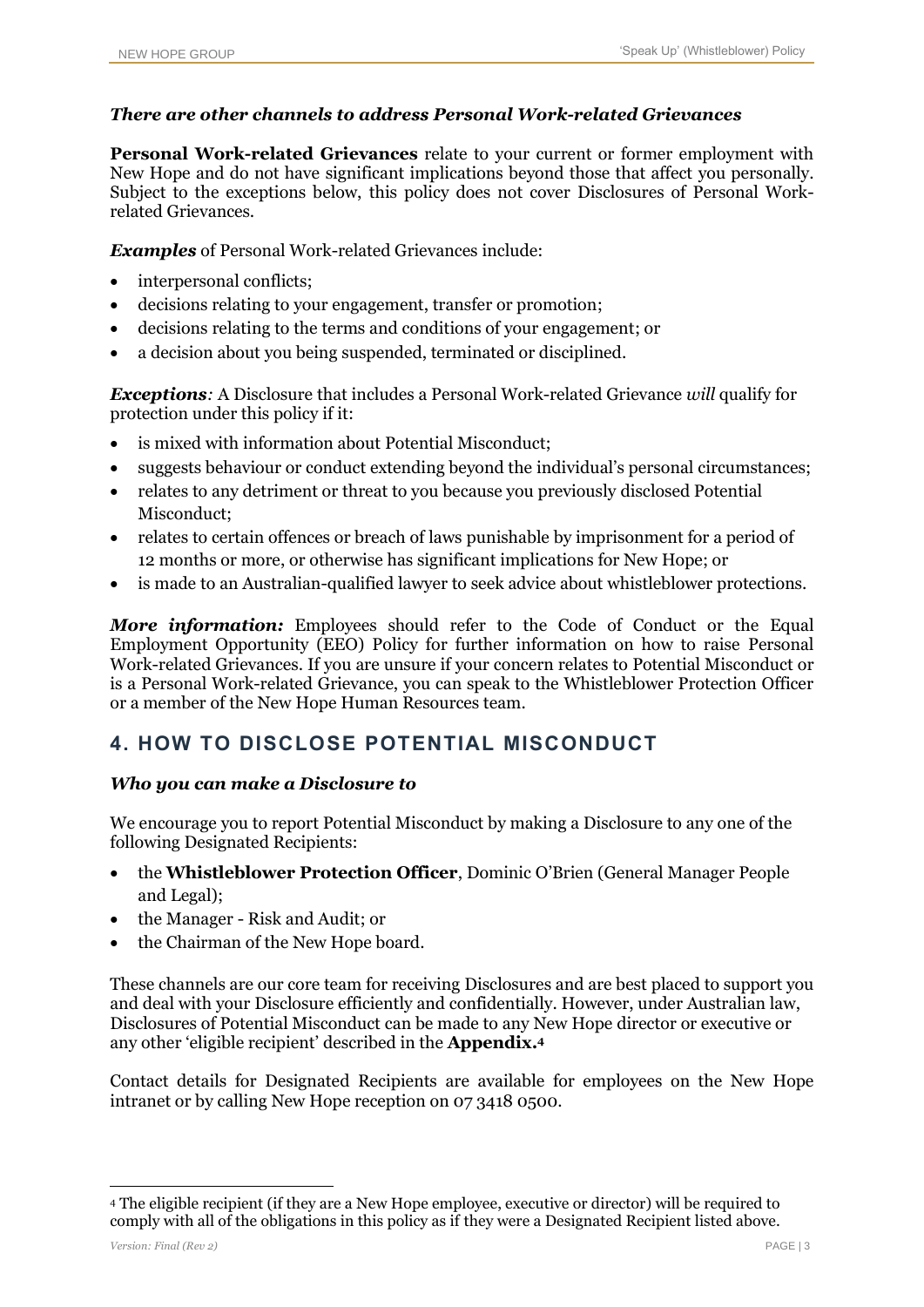You may also Disclose Potential Misconduct by:

- sending an email to the Whistleblower Protection Officer at speakup@newhopegroup.com.au; or
- writing to the company (for the attention of a Designated Recipient) at GPO Box 2440, Brisbane, Queensland 4001.

#### *What you should include in your Disclosure*

You should provide as much information as possible, including details of the Potential Misconduct, people involved, dates, locations and any potential sources of additional evidence.

#### *Reasonable grounds required*

You will be protected by this policy if you have reasonable grounds to suspect that the information you are disclosing is true, even if the information later turns out to be incorrect. However, you must not make a Disclosure that you know is not true or is misleading. If you knowingly make a false Disclosure, this may result in disciplinary action.

#### *Your identity and cooperation*

We encourage you to provide your name when making your Disclosure, as this will make it easier for us to respond. We may be unable to investigate your Disclosure or be limited in what we can do if we cannot contact you or you do not agree to allow an investigator to contact you.

However, you can choose to remain anonymous, including during any investigation or after any investigation is finalised. You may also refuse to answer questions you feel could reveal your identity.

Even if you do not provide your name, we invite you to provide a means for us to contact you, for example by providing an anonymous email address. This will enable us to ask you any follow-up questions, if necessary, and to tell you how we have responded to your Disclosure. If you have concerns about whether to provide your name, you can contact the Whistleblower Protection Officer to discuss how we can protect your identity (including steps to preserve your anonymity such as using a pseudonym).

## **5. HOW WE PROTECT AND SUPPORT YOU**

#### *Confidentiality*

We treat Disclosures as confidential and will protect you by limiting how your identity and information about you is shared. Your identity will be kept secure and confidential to the fullest extent possible and only shared as permitted by you or by law (see the **Appendix** for details). For example, access to digital records will be restricted to people directly involved in handling the Disclosure and all records relating to Disclosures will be stored safely and securely. Where the protections of this policy apply, we will not share your identity without your agreement, and we can only share information in your Disclosure to the extent that any identifying information has been removed and it is reasonably necessary to share for purposes of the investigation.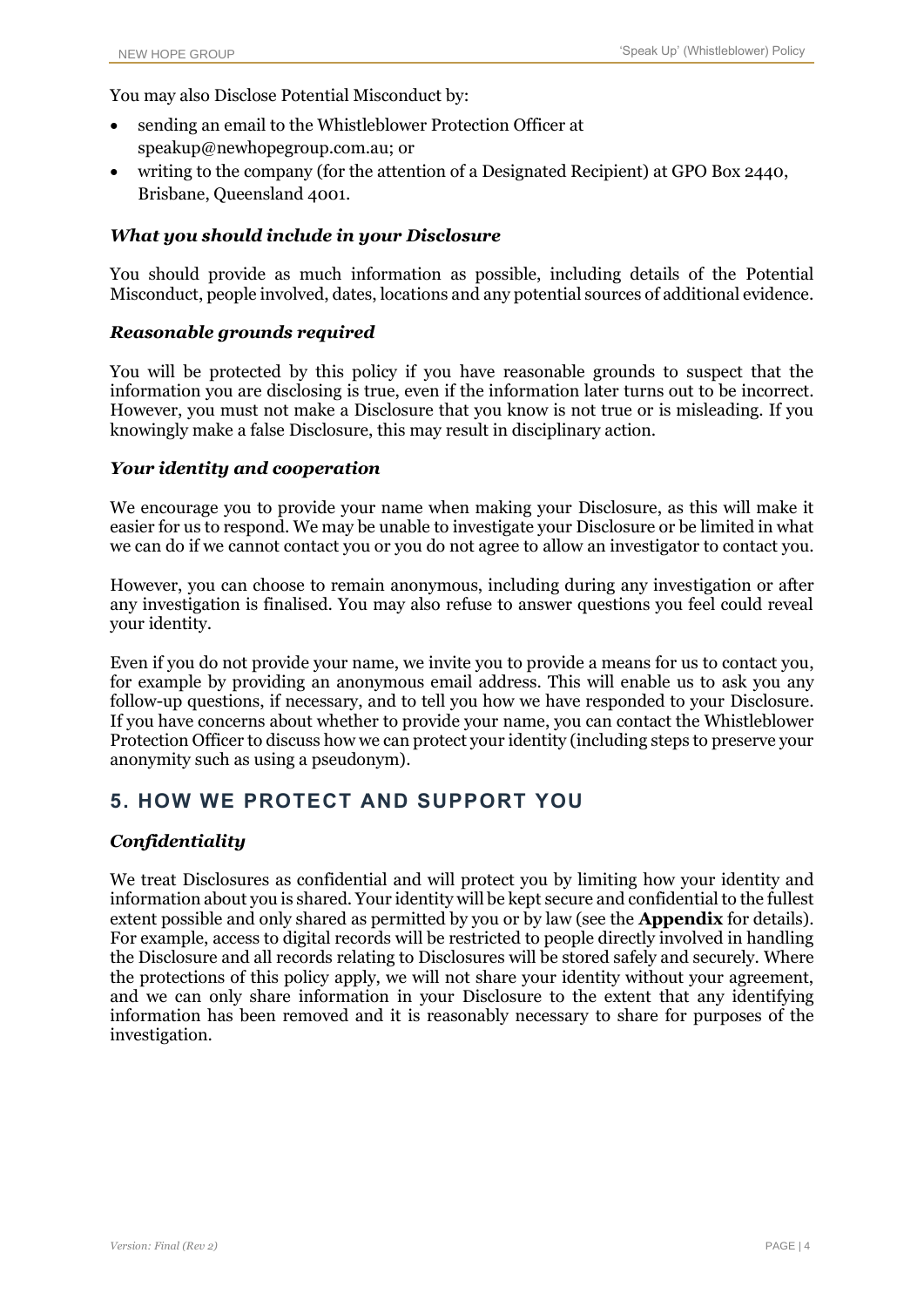#### *Protection from detriment*

No one may cause detriment to you (or threaten to do so) because they think you made or plan to make a Disclosure. We may take disciplinary action up to and including terminating the employment or engagement of anyone shown to have caused or threatened detriment.

Examples of detriment include discrimination, causing physical or psychological harm, damaging property and varying an employee's role or duties. Detriment does not include administrative action that is reasonable for the purpose of protecting you from detriment or action taken to manage unsatisfactory work performance.

If you are an employee, examples of steps we may take to protect you from detriment include:

- managing the behaviour of other employees;
- relocating individuals, and
- offering you a leave of absence.

Support is also available to employees under the New Hope Employee Assistance Program as explained in our Code of Conduct.

If you are not a New Hope employee we will look for other ways to support you, where practical.

If you think one of these protections has been breached, you should Disclose this to the Whistleblower Protection Officer.

Protections are also enforceable under Australian law. These are outlined in the **Appendix**.

## **6. HOW WE RESPOND TO YOUR DISCLOSURE**

#### *How we handle and investigate Disclosures*

All Disclosures received will be treated sensitively and seriously, and will be dealt with promptly, fairly and objectively.

#### *Procedure and timing*

The exact procedure and timing for investigating and responding to your Disclosure will vary depending on the circumstances, including the content of your Disclosure and the nature of Potential Misconduct. For example, disclosures of a danger to life or the environment will require an accelerated investigation and response, while Disclosures relating to complex matters may take longer to investigate and report on.

On an indicative basis, the procedure for responding to and investigating a Disclosure will be as set out in the following table.

| Indicative Step |                                                                        | <b>Description of procedure</b>                                                                                                                                                                |  |
|-----------------|------------------------------------------------------------------------|------------------------------------------------------------------------------------------------------------------------------------------------------------------------------------------------|--|
|                 | Acknowledgment                                                         | The Designated Recipient will (if you have provided contact<br>details) confirm to you that the Disclosure has been received and<br>will be referred to the Whistleblower Protection Officer.  |  |
|                 | <sup>2</sup> Referral to<br>Whistleblower<br><b>Protection Officer</b> | Unless you otherwise request, and subject to the confidentiality<br>obligations in this policy, the Designated Recipient will refer the<br>Disclosure to the Whistleblower Protection Officer. |  |

#### *Table: indicative process*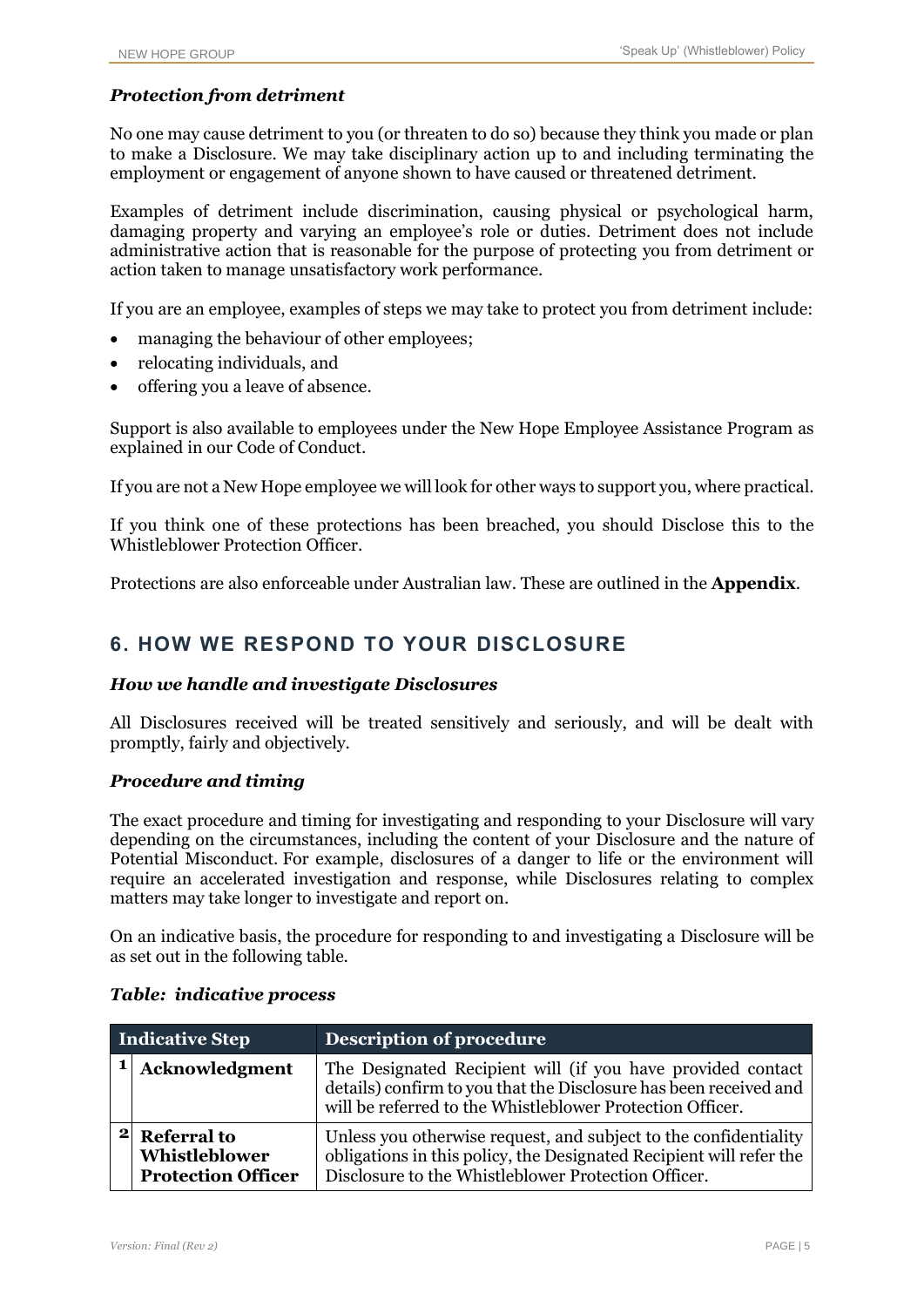| <b>Indicative Step</b> |                                                    | <b>Description of procedure</b>                                                                                                                                                                                                                                                                                                                                                                                                                                                               |
|------------------------|----------------------------------------------------|-----------------------------------------------------------------------------------------------------------------------------------------------------------------------------------------------------------------------------------------------------------------------------------------------------------------------------------------------------------------------------------------------------------------------------------------------------------------------------------------------|
| 3                      | <b>Initial Assessment</b><br>and determination     | The Whistleblower Protection Officer will conduct an initial<br>assessment of the Disclosure to determine whether it relates to<br>Potential Misconduct and to consider the appropriate steps to<br>be taken in response. This may or may not include an<br>investigation. The Whistleblower Protection Officer (or the<br>Designated Recipient) will advise you, giving reasons where<br>appropriate, if a decision is made not to investigate the<br>Disclosure further.                    |
| 4                      | <b>Appointment of</b><br>Investigator              | If the Whistleblower Protection Officer determines that a formal<br>investigation is appropriate, then an independent Investigator<br>will be appointed to carry out the investigation. The Investigator<br>may be an internal or external resource but must be independent<br>of any persons suspected of being involved in the Potential<br>Misconduct.                                                                                                                                     |
| 5                      | <b>Report of findings</b>                          | The Investigator must provide a report of his or her findings to<br>the Whistleblower Protection Officer. If the Investigator<br>determines it is not possible to complete the investigation in<br>time, the Investigator should report any preliminary findings<br>and make a request to the Whistleblower Protection Officer for<br>additional time to continue the investigation. The method for<br>documenting and reporting the findings will depend on the<br>nature of the Disclosure. |
| 6                      | <b>Assessment of</b><br>Investigator's<br>findings | The Whistleblower Protection Officer will review the<br>Investigator's report and determine what (if any) actions should<br>be taken. The Whistleblower Protection Officer has standing<br>instructions to report any material issues promptly to the Audit<br>Committee (subject to the confidentiality obligations in this<br>policy).                                                                                                                                                      |
| 7                      | <b>Keeping you</b><br>informed                     | The Whistleblower Protection Officer (or the Designated<br>Recipient) will, where appropriate, keep you informed through<br>the above stages, and advise you of the outcome of the<br>investigations and what further steps, if any, New Hope<br>proposes to take as a result. <sup>5</sup>                                                                                                                                                                                                   |

#### *Limitations of investigation*

There are inherent limitations with any investigation process and many factors that may affect New Hope's ability to fully investigate a Disclosure. For example, the investigation may be limited where New Hope does not have the means to contact you, or where you fail to provide relevant information.

#### *Fair treatment of persons named in a Disclosure*

A person being investigated will be treated fairly and objectively, with any findings made on the basis of reliable evidence. Where and when appropriate, a person being investigated will be given details of the Disclosure that involves them (to the extent permitted by law) and an opportunity to respond.

<sup>5</sup> There are circumstances where it may not be appropriate to provide details of the outcome to you, including due to consideration of the privacy of those against whom allegations are made.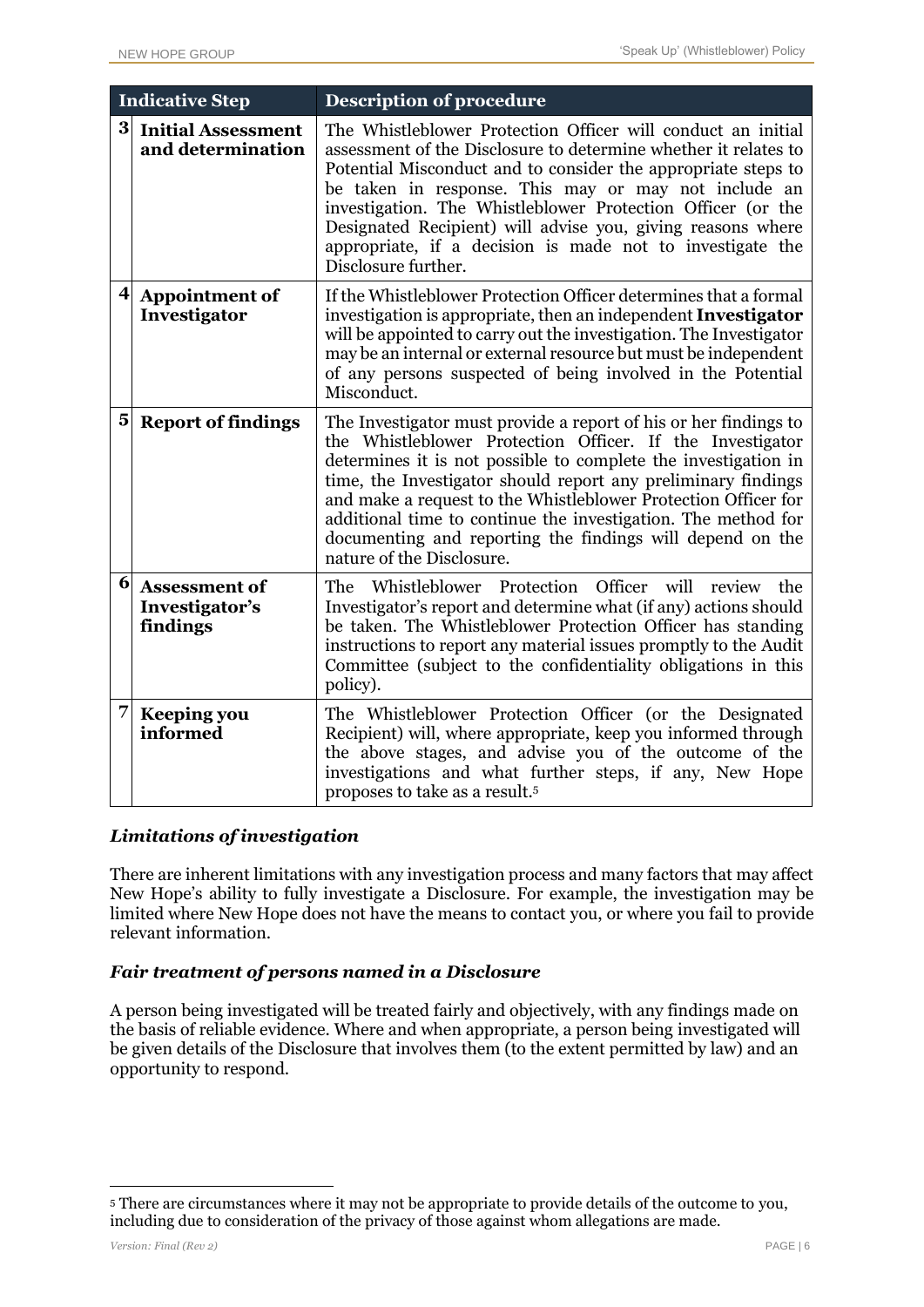#### *Available actions*

Where an investigation identifies a breach of our Code of Conduct or any other New Hope policies and procedures, appropriate disciplinary action may be taken. This may include but is not limited to terminating or suspending the employment or engagement of persons involved.

#### *What to do if you are concerned about our response*

If you have concerns about the handling of your Disclosure, you may raise your concerns with the Whistleblower Protection Officer or another Designated Recipient. You may also lodge a complaint with a regulator, such as ASIC, APRA or the ATO if you are not satisfied with the handing of your Disclosure.

New Hope will not be obliged to open or re-open an investigation if it is satisfied that the previous investigation was conducted properly, or if new information is either not available or would not change the findings of the investigation.

### **7. TRAINING**

We will provide regular training to:

- employees about this policy and their rights and obligations under it; and
- New Hope People who are involved in receiving and dealing with Disclosures, about how to handle and respond to Disclosures.

## **8. OVERSIGHT AND REPORTING**

The New Hope Board has ultimate responsibility for this this policy, with oversight functions allocated to the Audit Committee.

The Whistleblower Protection Officer will provide a summary of Disclosures made under this policy (with identifying and confidential information appropriately removed), together with outcomes and learnings from investigations, on a quarterly basis to the Audit Committee.

This policy will be periodically reviewed for effectiveness and to check whether any changes are required. This policy does not form part of terms of employment and may be amended from time to time.

## **9. FURTHER INFORMATION**

This policy will be available on our website and intranet. Any questions about this policy or making a Disclosure should be referred to the Whistleblower Protection Officer.